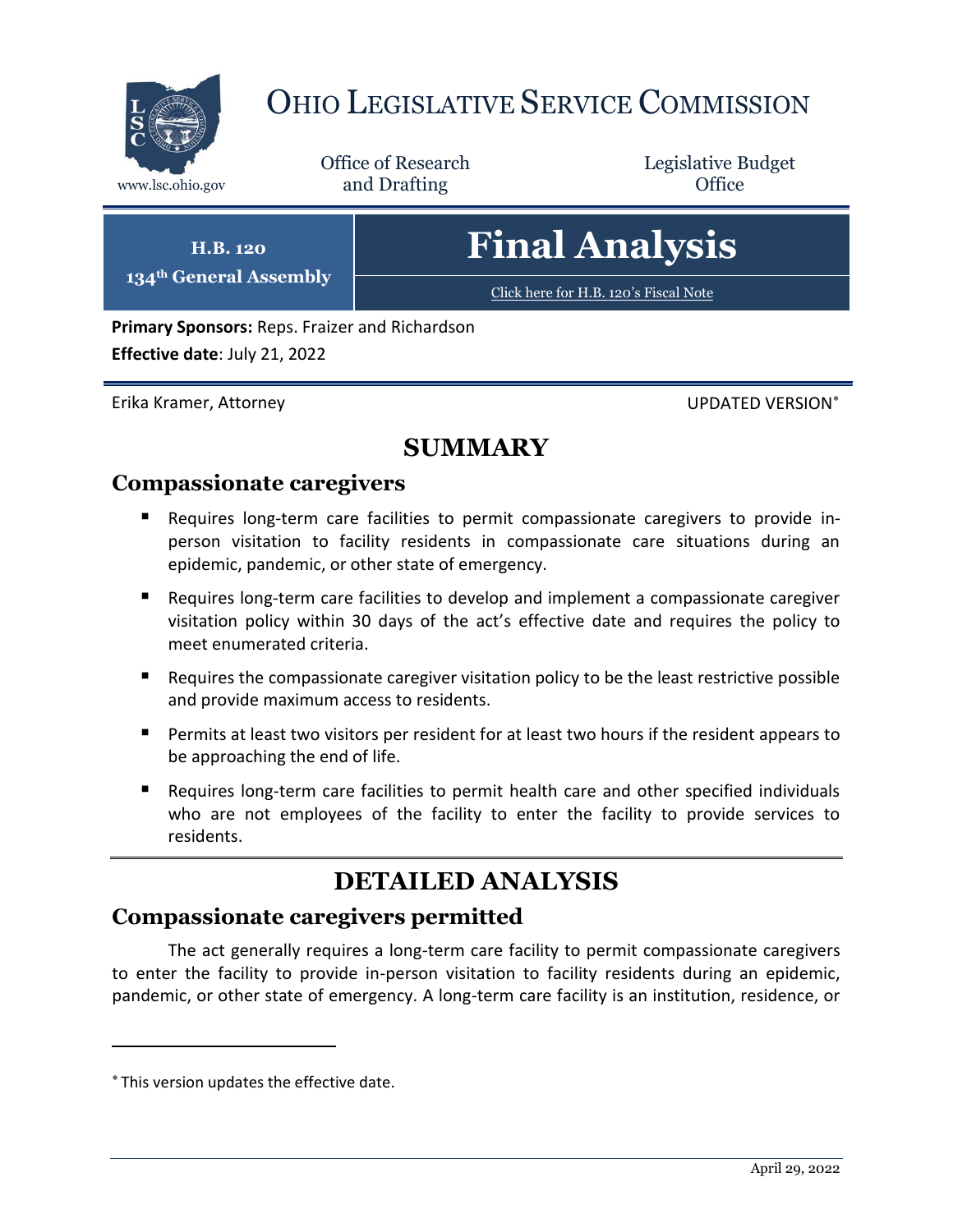facility that provides, for a period of more than 24 hours, accommodations for three or more unrelated individuals who are dependent on the services of others, including a nursing home, residential care ("assisted living") facility, home for the aging, or a veterans' home. It does not include any federal facility, including U.S. Department of Veterans Affairs' facilities.<sup>1</sup>

Compassionate caregivers must comply with the facility's visitor policy (see "**Compassionate caregiver visitation policy**" below). When a compassionate caregiver is visiting a patient at a facility governed by the U.S. Centers for Medicare and Medicaid (CMS), the caregiver must also comply with all CMS regulations and guidance.<sup>2</sup>

#### **Compassionate care situations**

Under the act, compassionate care does not refer exclusively to end of life situations and includes at least the following situations:

- The resident's end of life.
- **The resident was recently admitted to the facility and is struggling with the change in** environment and lack of physical family support.
- **The resident is grieving after a friend or family member has recently passed away.**
- **The resident is experiencing weight loss or dehydration and needs cueing and** encouragement when eating or drinking.
- The resident is experiencing emotional distress from isolation as demonstrated by behavioral changes such as rarely speaking or crying more frequently.
- The resident is in transmission-based precautions for a disease or illness (precautions that are used when the route of infection transmission is not completely interrupted using standard precautions alone). $3$

#### **Identifying residents in need of compassionate care visits**

Long-term care facilities must use a person-centered approach in working with residents, family members, caregivers, personal representatives, and, as appropriate, the State Long-Term Care Ombudsman Program to identify residents who are in need of compassionate caregiver visits for compassionate care situations.<sup>4</sup>

#### **Screening and other procedures**

Before entering a long-term care facility, all compassionate caregivers must:

<sup>&</sup>lt;sup>1</sup> R.C. 3721.20(A)(2); R.C. 3721.01, not in the act.

 $2$  R.C. 3721.20(C)(1).

 $3$  R.C. 3721.20(B)(1) and (A)(3).

 $4$  R.C. 3721.20(B)(2).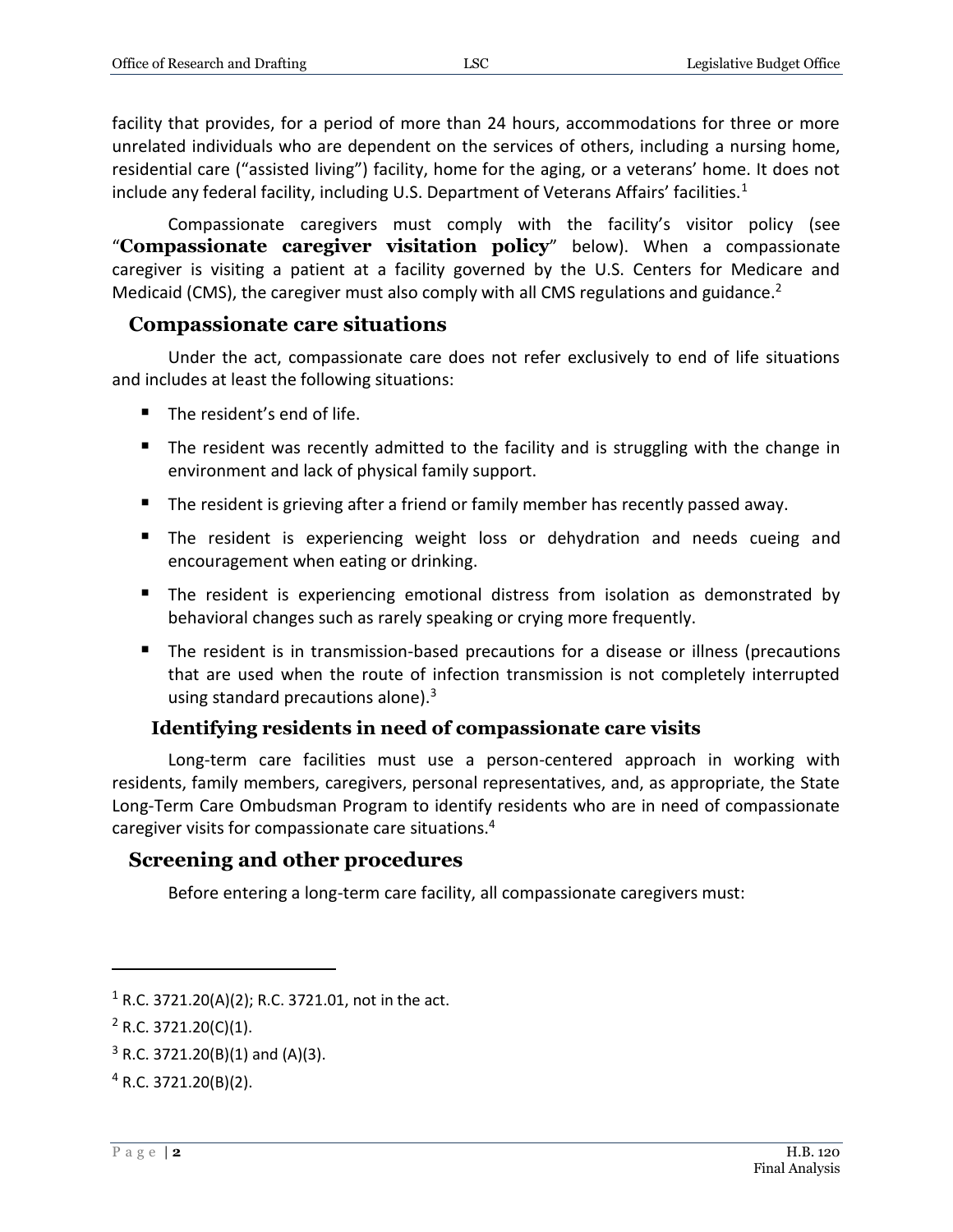- 1. Undergo screening to ascertain any exposure to any contagious disease or illness and disclose any symptoms; and
- 2. Produce valid federal or state identification, log entry into the facility (including providing the individual's telephone number and address except in an emergency), and provide and use all appropriate personal protective equipment.<sup>5</sup>

#### **Compassionate caregiver visitation policy**

The act requires each long-term care facility to develop and implement a compassionate caregiver visitation policy that applies during an epidemic, pandemic, or other state of emergency. The policy must be developed and implemented within 30 days after July 21, 2022, the act's effective date. The visitation policy must:

- Be the least restrictive possible and provide maximum access to the resident;<sup>6</sup>
- **Permit visitation at any time to accommodate a compassionate caregiver's and** resident's schedule;
- Require a compassionate caregiver to provide support to the resident in the resident's room or designated visitor space and to limit movement through the facility;
- Reasonably provide hand sanitizing stations and alcohol-based hand sanitizer in accessible locations;
- **Permit at least two visitors per resident for a minimum of two hours for residents who** display a substantial change of condition indicating that end of life is approaching, and longer if death is imminent.
- Require the facility to educate compassionate caregivers, family members, and other interested people about the right to contact the Office of the State Long-Term Care Ombudsman Program with concerns about access to the facility;
- Require the facility to communicate to compassionate caregivers and residents its visitation policy;
- Require compassionate caregivers to comply with the screening requirements (see "**Screening and other procedures**" above); and
- **Specify whether compassionate caregivers must schedule compassionate care visits,** other than end of life visits, in advance.<sup>7</sup>

 $5$  R.C. 3721.20(C)(2).

 $6$  R.C. 3721.20(E).

 $<sup>7</sup>$  R.C. 3721.20(D).</sup>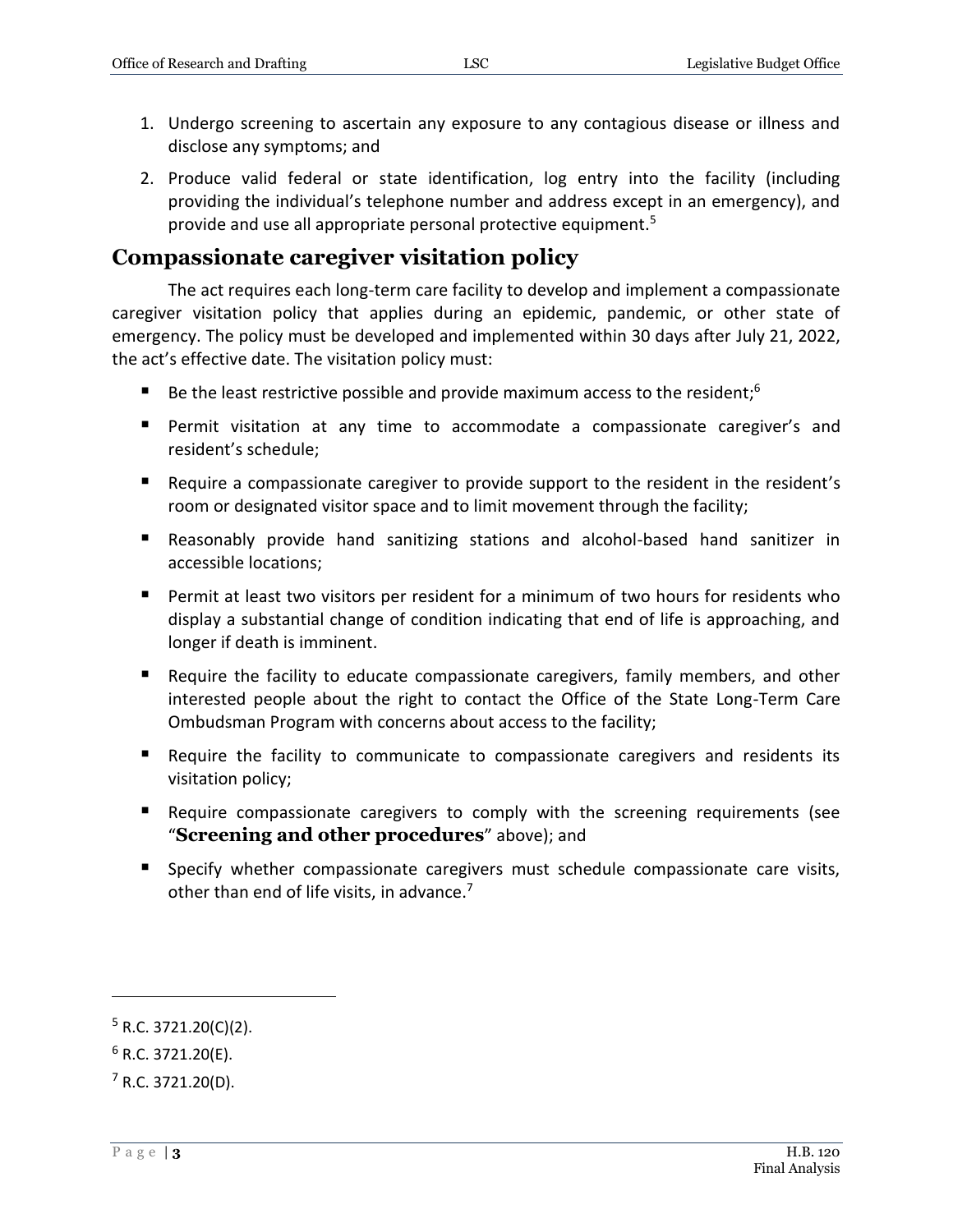#### **Access for health care workers and specified individuals**

Long-term care facilities must permit health care and other workers who are not facility employees to enter the facility to provide direct care to residents or essential services to the facility. These workers include:

- Hospice care program workers;
- Home health agency workers;
- Emergency medical services personnel;
- Dialysis technicians;
- Clinical laboratory technicians;
- Radiology technicians;
- Social workers;
- Clergy members;
- Hair salon personnel; and
- Contractors conducting critical on-site maintenance.

A facility may restrict an individual worker from providing services in the facility if the individual (1) is subject to a work exclusion due to direct exposure to a contagious disease or illness or (2) shows symptoms of a contagious disease or illness when being screened before entering the facility.<sup>8</sup> These health care and other workers must adhere to the core principles of infection prevention and comply with any applicable testing requirements. However, the screening and testing requirements do not apply in exigent circumstances, such as to emergency medical personnel, first responders, or other similarly situated individuals, responding to an emergency.

Additionally, personnel who provide nonemergency medical transportation to residents as arranged by the facility must be tested with the same frequency as facility employees.<sup>9</sup>

#### **Federal guidance**

The act provides that it shall not be construed or implemented in such a way as to conflict with federal regulatory guidance regarding long-term care facility visitation, such as CMS or CDC guidance.<sup>10</sup>

 $8$  R.C. 3721.20(F).

 $9$  R.C. 3721.20(G).

 $10$  R.C. 3721.20(H).